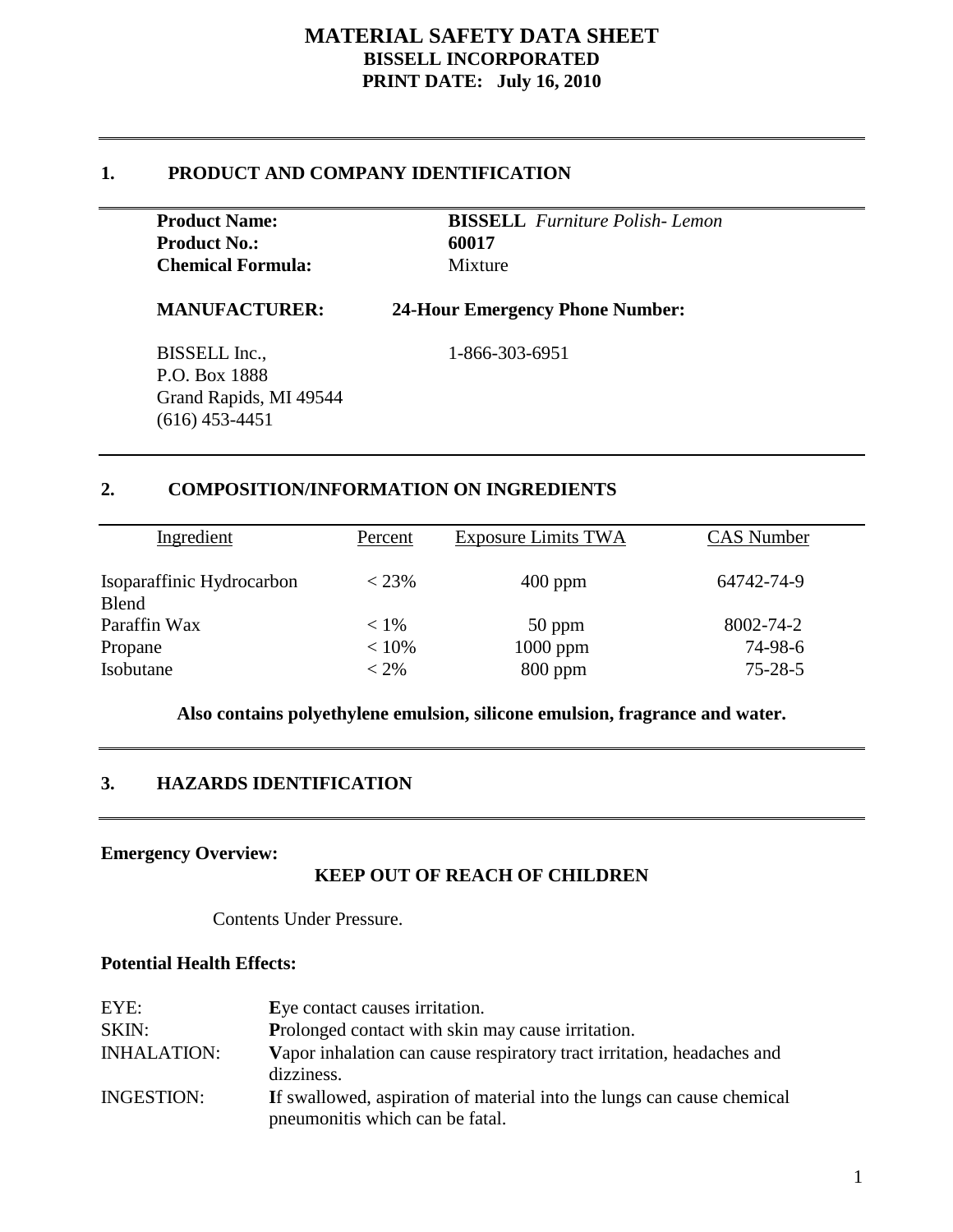#### **BISSELL** *Furniture Polish Lemon Scent*

#### **4. FIRST AID MEASURES**

| EYES:              | Immediately flush eyes with plenty of water for at least 15 minutes, lifting upper<br>and lower lids occasionally. Get medical attention.                 |  |  |
|--------------------|-----------------------------------------------------------------------------------------------------------------------------------------------------------|--|--|
| SKIN:              | Thoroughly wash skin with water. Remove contaminated clothing. Wash<br>contaminated clothing before reuse.                                                |  |  |
| <b>INGESTION:</b>  | If swallowed, do NOT induce vomiting. Call a physician or Poison<br>Control Center immediately. Never give anything by mouth to an<br>unconscious person. |  |  |
| <b>INHALATION:</b> | <b>Remove to fresh air.</b> If not breathing, give artificial respiration.<br>Get medical attention.                                                      |  |  |

## **5. FIRE FIGHTING MEASURES**

| <b>FLASH POINT:</b><br><b>FLAMMABILITY LIMITS:</b><br><b>EXTINGUISHING MEDIA:</b><br>FIRE and EXPLOSION HAZARDS: | $275^{\circ}$ F.<br><b>LEL</b> and UEL: Not determined<br>CO2, dry chemical foam.<br>Contents flammable. Aerosol cans may burst if<br>exposed to heat in excess of $120^{\circ}$ F.                                                            |
|------------------------------------------------------------------------------------------------------------------|------------------------------------------------------------------------------------------------------------------------------------------------------------------------------------------------------------------------------------------------|
| FIRE FIGHTING EQUIPMENT:                                                                                         | Water may be used to cool closed containers to<br>prevent pressure build-up and possible autoignition<br>or explosion when exposed to extreme heat. Fire<br>fighters would wear self-contained breathing<br>apparatus and protective clothing. |

## **6. ACCIDENTAL RELEASE MEASURES**

SMALL SPILLS: **Absorb** and wipe up.

LARGE SPILLS: Ventilate area. Remove all sources of ignition. Contain spilled liquid with sand or earth. Place in a disposal container for disposal.

WASTE DISPOSAL: Follow all local, state and federal regulations for large spills.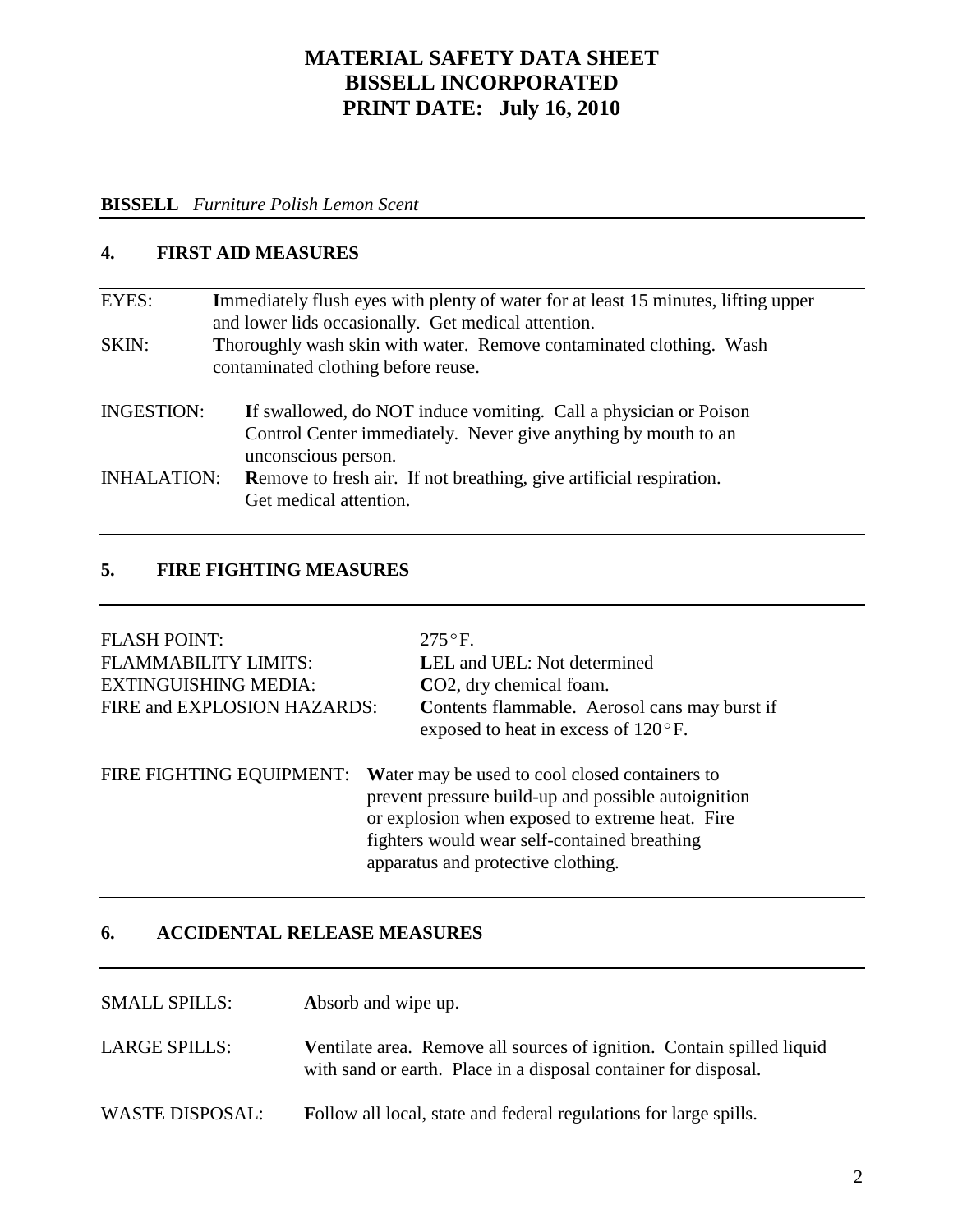#### **BISSELL** *Furniture Polish- Lemon*

## **7. HANDLING AND STORAGE**

HANDLING: **U**se only as directed. Avoid contact with eyes. Use with adequate ventilation. Wash hands before eating.

STORAGE: **S**tore OUT OF REACH OF CHILDREN. Do not store in direct sunlight, near open flames or at temperatures exceeding 120°F.

## **8. PERSONAL PROTECTION**

| <b>RESPIRATORY PROTECTION:</b> | NIOSH/OSHA approved respirator recommended<br>when ventilation is restricted |
|--------------------------------|------------------------------------------------------------------------------|
| <b>PROTECTIVE GLOVES:</b>      | None required under normal use.                                              |
| <b>EYE PROTECTION:</b>         | Chemical goggles.                                                            |
| <b>VENTILATION:</b>            | Good general ventilation should be sufficient to control<br>airborne levels. |

## **9. PHYSICAL AND CHEMICAL PROPERTIES**

APPEARANCE: **A**erosol spray ODOR: Lemon scent BOILING POINT, 760 mm Hg: 230°F VAPOR PRESSURE: 46 psi. VAPOR DENSITY: **I**s heavier than air. SOLUBILITY IN WATER: **N**egligible. SPECIFIC GRAVITY: 0.72

#### **10. STABILITY AND REACTIVITY**

| <b>CHEMICAL STABILITY:</b>       | <b>Stable</b>                                                          |
|----------------------------------|------------------------------------------------------------------------|
| <b>CONDITIONS TO AVOID:</b>      | <b>Open flames or temperatures above 130<math>^{\circ}</math>F.</b>    |
| INCOMPATIBILITY:                 | Strong oxidizing agents.                                               |
| HAZARDOUS DECOMPOSITION:         | Burning can produce carbon monoxide,<br>possibly some toxic materials. |
| <b>HAZARDOUS POLYMERIZATION:</b> | Will not occur                                                         |